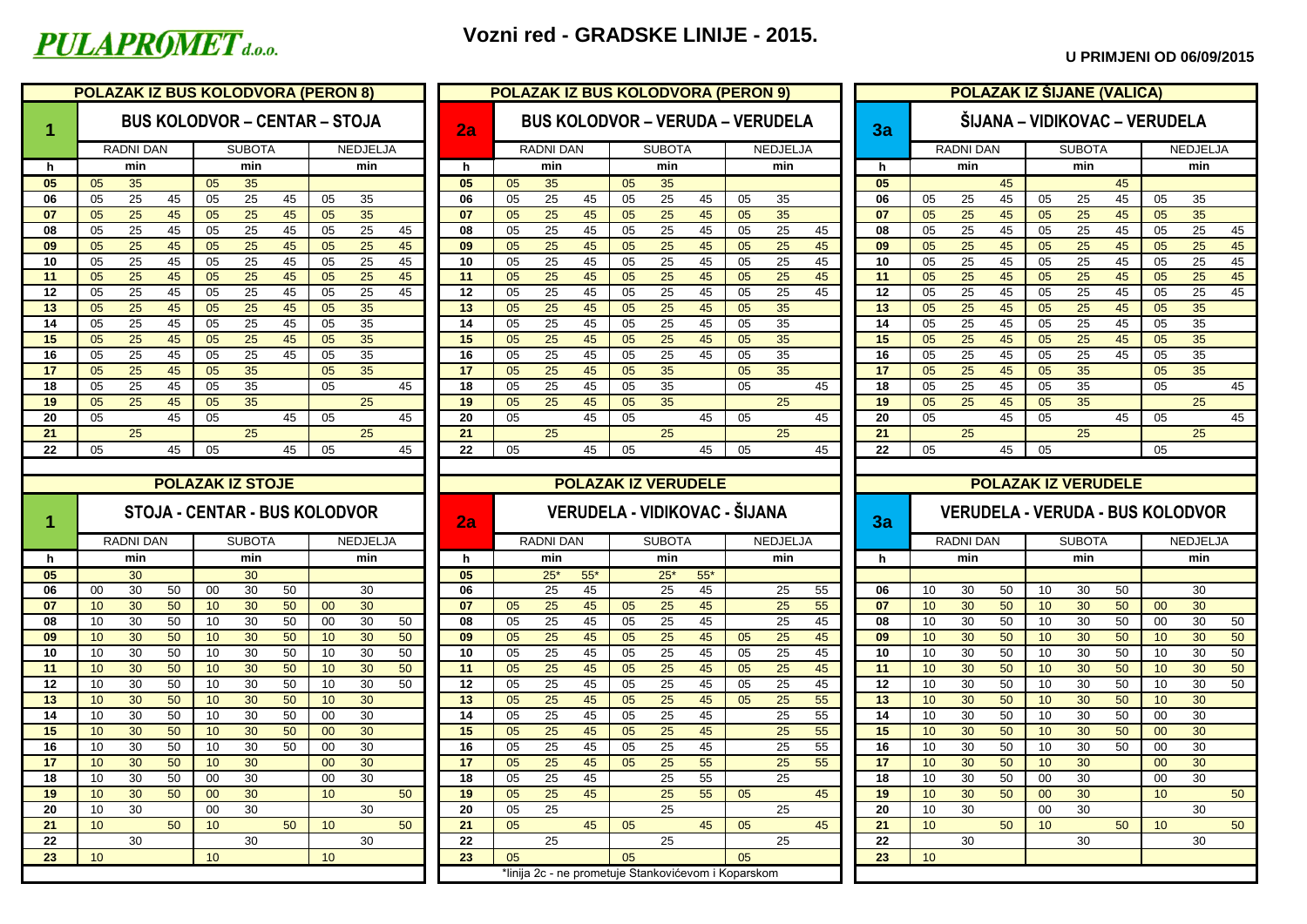

### **Vozni red - GRADSKE LINIJE - 2015.**

#### **U PRIMJENI OD 06/09/2015**

|                                   | <b>POLAZAK IZ VELOG VRHA</b>       |                            |                 |          | <b>POLAZAK IZ GIARDINA</b> |                           |                 |                 | <b>POLAZAK IZ JADREŠKI</b>         |                     |          |                         | <b>IZ BUS KOLODV. (PERON 14)</b>  |                     |          |    | <b>IZ BUS KOLODV. (PERON 10)</b> |                       |                 |
|-----------------------------------|------------------------------------|----------------------------|-----------------|----------|----------------------------|---------------------------|-----------------|-----------------|------------------------------------|---------------------|----------|-------------------------|-----------------------------------|---------------------|----------|----|----------------------------------|-----------------------|-----------------|
|                                   |                                    | <b>VELI VRH - CENTAR -</b> |                 |          |                            | <b>GIARDINI - ŠTINJAN</b> |                 |                 |                                    | JADREŠKI - CENTAR - |          |                         | B. KOLODVOR - M. MANJO -          |                     |          |    |                                  | <b>BUS KOLODVOR -</b> |                 |
| 4                                 |                                    | <b>VALKANE</b>             |                 | 5        |                            |                           |                 | 6               |                                    | <b>VALKANE</b>      |          | $\overline{\mathbf{8}}$ |                                   | <b>VALDEBEK</b>     |          | 9  |                                  | <b>M. ŠERPO</b>       |                 |
|                                   | <b>RADNI DAN</b>                   |                            | SUBOTA NEDJELJA |          | <b>RADNI DAN</b>           | <b>SUBOTA</b>             | <b>NEDJELJA</b> |                 | <b>RADNI DAN</b>                   | SUBOTA NEDJELJA     |          |                         | <b>RADNI DAN</b>                  | SUBOTA              | NEDJELJA |    | <b>RADNI DAN</b>                 |                       | SUBOTA NEDJELJA |
| h                                 | min                                | min                        | min             | h.       | min                        | min                       | min             | h.              | min                                | min                 | min      | h.                      | min                               | min                 | min      | h  | min                              | min                   | min             |
| 06                                | 30                                 | $\overline{30}$            |                 | 06       | 00                         | $\overline{00}$           |                 | 06              | 20                                 | 20                  |          | 06                      | 15                                | 15                  |          |    |                                  |                       |                 |
| 07                                | 30                                 | 30                         |                 | 07       | 00<br>15                   | 00                        |                 | 07              | $20*$<br>20                        | 20                  |          | 07                      | 10                                | 10 <sup>1</sup>     |          | 07 | 15                               |                       |                 |
| 08                                | 30<br>00                           | 30                         |                 | 08       | 00                         | $00\,$                    | 00 <sup>°</sup> | 08              | 15                                 |                     |          | 08                      | 30                                | 30                  |          |    |                                  |                       |                 |
| 09                                | 00                                 |                            |                 | 09       | 00<br>30                   |                           |                 | 09              | 30<br>00                           | 00                  |          | 09                      | 30<br>00                          | 30                  |          |    |                                  |                       |                 |
| 10                                | 00<br>30                           | 00                         |                 | 10       | 30<br>00                   | 30                        |                 | 10 <sup>1</sup> | 15<br>45                           | 15                  |          | 10                      | 30                                | 30                  |          | 10 | 00                               |                       |                 |
| 11                                | 30<br>00                           | 00                         |                 | 11       | 30<br>00                   | 30                        | 00              | 11              | 15                                 | 15                  |          | 11                      | $30*$                             | 30                  |          | 11 | 45                               |                       |                 |
| 12                                | 30<br>00                           | $00\,$                     |                 | 12       | 30                         |                           |                 | 12              | $00\,$                             |                     |          | 12                      | $30*$<br>$00\,$                   |                     |          | 12 | 35                               |                       |                 |
| 13                                | 30                                 | 00                         |                 | 13       | 30<br>00                   | 30                        |                 | 13              | 15<br>45<br>30                     |                     |          | 13                      | $30*$<br>00 <sub>o</sub><br>$30*$ |                     |          | 13 | 25                               |                       |                 |
| 14                                | 00<br>30<br>00                     |                            |                 | 14<br>15 | 30<br>00<br>30             | 30                        | 30              | 14<br>15        | 45<br>00                           |                     |          | 14<br>15                | 30                                |                     |          | 14 | 20                               |                       |                 |
| 15<br>16                          | 30<br>00                           |                            |                 | 16       | 30<br>00                   |                           |                 | 16              | 30                                 |                     |          | 16                      | 30                                |                     |          |    |                                  |                       |                 |
| 17                                | 30                                 |                            |                 | 17       | 30<br>00                   |                           |                 | 17 <sup>2</sup> | 45<br>15                           |                     |          | 17                      | 30<br>00                          |                     |          | 17 | 00 <sup>°</sup>                  |                       |                 |
| 18                                | 30<br>00                           |                            |                 | 18       | 30<br>00                   |                           |                 | 18              | 15                                 |                     |          | 18                      | 30                                |                     |          |    |                                  |                       |                 |
| 19                                | 30<br>00                           |                            |                 | 19       | 30                         | 30                        | 30              | 19              | 00                                 |                     |          | 19                      | 30                                |                     |          | 19 | 15                               |                       |                 |
| 20                                | 00                                 |                            |                 | 20       | 30                         |                           |                 | 20              | 20                                 |                     |          | 20                      | 30                                |                     |          |    |                                  |                       |                 |
|                                   |                                    |                            |                 | 21       | 30                         |                           |                 |                 |                                    |                     |          |                         |                                   |                     |          |    |                                  |                       |                 |
|                                   |                                    |                            |                 |          |                            |                           |                 |                 | *linija 6a - JADREŠKI-BUS KOLODVOR |                     |          |                         | *linija 8a - preko O.Š. Vidikovac |                     |          |    |                                  |                       |                 |
|                                   |                                    |                            |                 |          |                            |                           |                 |                 |                                    |                     |          |                         |                                   |                     |          |    |                                  |                       |                 |
|                                   | <b>POLAZAK IZ VALKANA</b>          |                            |                 |          | <b>POLAZAK IZ ŠTINJANA</b> |                           |                 |                 | <b>POLAZAK IZ VALKANA</b>          |                     |          |                         | <b>POLAZAK IZ M. MANJA</b>        |                     |          |    | <b>POLAZAK IZ M. ŠERPA</b>       |                       |                 |
|                                   |                                    | <b>VALKANE - VERUDA -</b>  |                 |          |                            |                           |                 |                 |                                    | VALKANE - CENTAR -  |          |                         | M. MANJO - VALDEBEK -             |                     |          |    |                                  | M. ŠERPO -            |                 |
| $\overline{\mathbf{4}}$           |                                    | <b>VELI VRH</b>            |                 | 5        |                            | ŠTINJAN - GIARDINI        |                 | 6               |                                    | <b>JADREŠKI</b>     |          | $\overline{\mathbf{8}}$ |                                   | <b>BUS KOLODVOR</b> |          | 9  |                                  | <b>BUS KOLODVOR</b>   |                 |
|                                   | <b>RADNI DAN</b>                   |                            |                 |          |                            |                           |                 |                 | <b>RADNI DAN</b>                   |                     |          |                         |                                   |                     |          |    |                                  |                       |                 |
| h                                 |                                    |                            |                 |          |                            |                           |                 |                 |                                    |                     |          |                         | <b>RADNI DAN</b>                  |                     |          |    |                                  |                       |                 |
|                                   | min                                | min                        | SUBOTA NEDJELJA | h.       | <b>RADNI DAN</b><br>min    | SUBOTA NEDJELJA           |                 | h.              | min                                | <b>SUBOTA</b>       | NEDJELJA | h.                      | min                               | SUBOTA NEDJELJA     |          | h  | <b>RADNI DAN</b><br>min          | <b>SUBOTA</b><br>min  | NEDJELJA<br>min |
| 06                                |                                    | 50                         | min             | 06       | 15                         | min<br>15                 | min             | 06              | 45                                 | min<br>45           | min      | 06                      | 30 <sup>7</sup>                   | min<br>30           | min      |    |                                  |                       |                 |
| 07                                | 50<br>$50*$                        | $50*$                      |                 | 07       | 15<br>30                   | 15                        |                 | 07              | 45                                 | 45                  |          | 07                      | $25*$                             | 25                  |          | 07 | 30                               |                       |                 |
| 08                                | $50*$<br>20                        | $50*$                      |                 | 08       | 15                         | 15                        | 15              | 08              | 40                                 |                     |          | 08                      | 45                                | 45                  |          |    |                                  |                       |                 |
|                                   | $20*$                              |                            |                 | 09       | 15<br>45                   |                           |                 | 09              | 55<br>25                           | 25                  |          | 09                      | 45<br>15                          | 45                  |          |    |                                  |                       |                 |
|                                   | $50*$<br>20                        | $20*$                      |                 | 10       | 45<br>15                   | 45                        |                 | 10 <sup>1</sup> | 40                                 | 40                  |          | 10                      | 45                                | 45                  |          | 10 | 15                               |                       |                 |
|                                   | 50<br>20                           | 20                         |                 | 11       | 45<br>15                   | 45                        | 15              | 11              | 40<br>10                           | 40                  |          | 11                      | 50                                | 45                  |          |    |                                  |                       |                 |
| 09<br>10<br>11<br>$\overline{12}$ | 50<br>20                           | $20*$                      |                 | 12       | 45                         |                           |                 | 12 <sup>2</sup> | 25                                 |                     |          | 12                      | 50<br>15                          |                     |          | 12 | $00\,$<br>50                     |                       |                 |
|                                   | $50*$                              | 20                         |                 | 13       | 45<br>15                   | 45                        |                 | 13              | 40                                 |                     |          | 13                      | 15<br>50                          |                     |          | 13 | 40                               |                       |                 |
| 13<br>14                          | 20                                 |                            |                 | 14       | 45<br>15                   |                           |                 | 14              | 55<br>10                           |                     |          | 14                      | 50                                |                     |          | 14 | 35                               |                       |                 |
| 15                                | $20*$<br>50                        |                            |                 | 15       | 45                         | 45                        | 45              | 15              | 25                                 |                     |          | 15                      | 45                                |                     |          |    |                                  |                       |                 |
| 16                                | $20*$<br>50                        |                            |                 | 16       | 15<br>45                   |                           |                 | 16              | 10<br>55                           |                     |          | 16                      | 45                                |                     |          |    |                                  |                       |                 |
| 17                                | 50                                 |                            |                 | 17       | 45<br>15                   |                           |                 | 17              | 40                                 |                     |          | 17                      | 45<br>15                          |                     |          | 17 | 15                               |                       |                 |
|                                   | 50<br>20                           |                            |                 | 18       | 45<br>15                   |                           |                 | 18              | 40<br>10                           |                     |          | 18                      | 45                                |                     |          |    |                                  |                       |                 |
| 18<br>19                          | 50<br>20                           |                            |                 | 19       | 45                         | 45                        | 45              | 19              | 25                                 |                     |          | 19                      | 45                                |                     |          | 19 | 30                               |                       |                 |
| 20                                | 20                                 |                            |                 | 20       | 45                         |                           |                 | 20              | 45                                 |                     |          | 20                      | 45                                |                     |          |    |                                  |                       |                 |
|                                   |                                    |                            |                 | 21       | 45                         |                           |                 |                 |                                    |                     |          |                         |                                   |                     |          |    |                                  |                       |                 |
|                                   | * linija 4a - prometuje na groblje |                            |                 |          |                            |                           |                 |                 |                                    |                     |          |                         | *linija 8b - preko O.Š. Vidikovac |                     |          |    |                                  |                       |                 |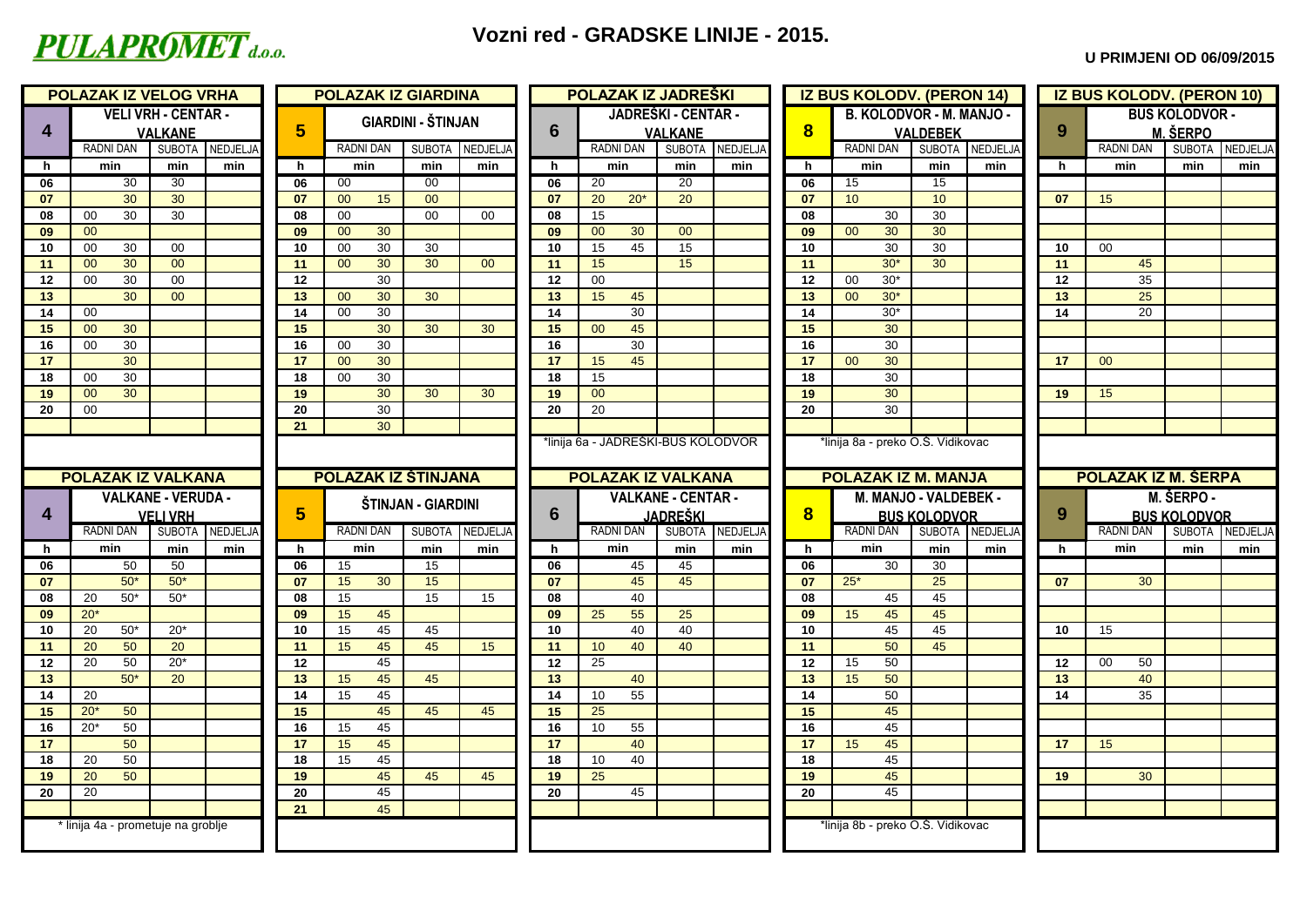# **PULAPROMET** d.o.o.

|                      |        |            |      |        |      |                                                                                                                                                                                                                                 |                  |       |     |                 |     |     | FAŽANA - PEROJ - BARBARIGA                                    |             |                 |             |               |            |                 |                                      |      |                           |                     |     |                              |
|----------------------|--------|------------|------|--------|------|---------------------------------------------------------------------------------------------------------------------------------------------------------------------------------------------------------------------------------|------------------|-------|-----|-----------------|-----|-----|---------------------------------------------------------------|-------------|-----------------|-------------|---------------|------------|-----------------|--------------------------------------|------|---------------------------|---------------------|-----|------------------------------|
|                      |        |            |      |        |      |                                                                                                                                                                                                                                 | <b>RADNI DAN</b> |       |     |                 |     |     |                                                               |             |                 |             | <b>SUBOTA</b> |            |                 |                                      |      | <b>NEDJELJA I PRAZNIK</b> |                     |     |                              |
| <b>PULA-GIARDINI</b> | 5:30   | 6:20       |      | 7:30 - |      | 11:40 12:40 13:45 14:30 15:20 16:40 19:20 20:20                                                                                                                                                                                 |                  |       |     |                 |     |     |                                                               | 5:30        | 6:20            |             |               |            |                 | 11:40   13:45   15:20   19:20        | 6:20 | 9:00                      | $12:40$ 15:20 19:20 |     |                              |
| FAŽANA               | 5:55   | 6:45       |      | 8:00   | 9:25 |                                                                                                                                                                                                                                 |                  |       |     |                 |     |     | 12:05   13:05   14:10   14:55   15:45   17:05   19:45   20:45 | $5:55$ 6:45 |                 | 9:25        |               |            |                 | 12:05   14:10   15:45   19:45   6:45 |      | 9:25                      |                     |     | $13:05$   15:45   19:45      |
| <b>PEROJ</b>         | 6:00   | 6:50       |      | 8:05   | 9:30 | 12:10   13:10   14:15   15:00   15:50   17:10   19:50   20:50                                                                                                                                                                   |                  |       |     |                 |     |     |                                                               | 6:00        |                 | $6:50$ 9:30 |               |            |                 | 12:10   14:15   15:50   19:50   6:50 |      |                           |                     |     | 9:30   13:10   15:50   19:50 |
| <b>BETIGA</b>        |        |            |      |        |      |                                                                                                                                                                                                                                 |                  | 14:25 |     |                 |     |     |                                                               |             |                 |             |               |            |                 |                                      |      |                           |                     |     |                              |
| <b>BARBARIGA</b>     |        | 7:00       |      |        |      | 12:20                                                                                                                                                                                                                           |                  | 14:30 |     | 16:00           |     |     |                                                               |             | 7:00            |             |               |            | 16:00           |                                      |      |                           |                     |     |                              |
| <b>LINIJA</b>        | 21a    | <b>21c</b> | 21   | 21a    | 21a  | 21 <sub>b</sub>                                                                                                                                                                                                                 | 21a              | 21d   | 21a | 21 <sub>b</sub> | 21a | 21a | <b>21a</b>                                                    | 21a         | 21 <sub>b</sub> | 21a         | 21a           | <b>21a</b> | 21 <sub>b</sub> | 21a                                  | 21a  | 21a                       | 21a                 | 21a | 21a                          |
| <b>BARBARIGA</b>     |        | 7:00       |      |        |      | 12:20                                                                                                                                                                                                                           |                  | 14:30 |     | 16:00           |     |     |                                                               |             | 7:00            |             |               |            | 16:00           |                                      |      |                           |                     |     |                              |
| <b>BETIGA</b>        |        | 7:03       |      |        |      |                                                                                                                                                                                                                                 |                  |       |     |                 |     |     |                                                               |             |                 |             |               |            |                 |                                      |      |                           |                     |     |                              |
| <b>PEROJ</b>         | 6:00   | 7:10       |      | 8:05   | 9:30 | 12:25   13:10   14:35   15:00   16:05   17:10   19:50   20:50   6:00   7:05   9:30   12:10   14:15   16:05   19:50   6:50   6:50   13:10   15:50   19:50   19:50                                                                |                  |       |     |                 |     |     |                                                               |             |                 |             |               |            |                 |                                      |      |                           |                     |     |                              |
| FAŽANA               | 6:05   | 7:15       | 7:15 | 8:10   | 9:35 | 12:30   13:15   14:40   15:05   16:10   17:15   19:55   20:55   6:05   7:10   9:35   12:15   14:20   16:10   19:55   6:55   6:55   3:35   13:15   15:55   19:55                                                                 |                  |       |     |                 |     |     |                                                               |             |                 |             |               |            |                 |                                      |      |                           |                     |     |                              |
| <b>PULA</b>          | $6:30$ | 7:45 7:40  |      |        |      | 8:35   10:00   13:00   13:40   15:10   15:30   16:40   17:40   20:20   21:20   6:30   7:40   10:00   12:40   14:45   16:40   20:20   7:20   10:00   13:40   16:20   20:20   13:40   15:30   16:40   16:20   20:20   7:30   10:0 |                  |       |     |                 |     |     |                                                               |             |                 |             |               |            |                 |                                      |      |                           |                     |     |                              |

| 22                   |      |                 |      |      |       |       |               | <b>GALIŽANA - VODNJAN</b> |    |    |                                       |      |       |    |                                                                                             |
|----------------------|------|-----------------|------|------|-------|-------|---------------|---------------------------|----|----|---------------------------------------|------|-------|----|---------------------------------------------------------------------------------------------|
|                      |      |                 |      |      |       |       | <b>SUBOTA</b> |                           |    |    |                                       |      |       |    |                                                                                             |
| <b>PULA-GIARDINI</b> | 5:30 | 6:35            |      | 7:25 | 10:00 |       |               |                           |    |    | 12:00 13:45 14:20 15:30 16:25 20:20   |      |       |    | $5:30$   12:00   15:30   20:05                                                              |
| <b>GALIŽANA</b>      | 5:55 | 7:00            |      | 7:50 | 10:25 | 12:25 |               |                           |    |    | 14:10   14:45   15:55   16:50   20:45 | 5:55 | 12:25 |    | 15:55 20:30                                                                                 |
| <b>VODNJAN</b>       | 6:00 | 7:05            |      | 7:55 | 10:30 | 12:30 |               | 14:15   14:50   16:00     |    |    | 16:55 20:50                           | 6:00 | 12:30 |    | 16:00   20:35                                                                               |
| <b>LINIJA</b>        | 22   | 22 <sub>0</sub> | 22c  | 22   | 22    | 22    | 22            | 22                        | 22 | 22 | 22                                    | 22   | 22    | 22 | 22                                                                                          |
| <b>VODNJAN</b>       | 6:00 | 7:05            |      | 8:00 | 10:30 | 12:30 |               | 14:15 15:00 16:00         |    |    | 16:55 20:50                           | 6:00 | 12:30 |    | 16:00 20:35                                                                                 |
| <b>GALIŽANA</b>      | 6:05 |                 | 7:15 | 8:05 | 10:35 | 12:35 |               |                           |    |    | 14:20   15:05   16:05   17:00   20:55 | 6:05 | 12:35 |    | 16:05   20:40                                                                               |
| TAL. ŠKOLA           |      | 7:25            | 7:35 |      |       |       |               |                           |    |    |                                       |      |       |    |                                                                                             |
| <b>PULA</b>          | 6:30 | 7:30            | 7:40 |      |       |       |               |                           |    |    |                                       |      |       |    | 8:30   11:00   13:00   14:45   15:30   16:30   17:25   21:20   6:30   13:00   16:30   21:05 |

| 23                  |      |      |      |       |       |               |       | <b>MUNTIĆ - VALTURA</b> |       |                                                                              |      |     |                       |                                                                                                    |
|---------------------|------|------|------|-------|-------|---------------|-------|-------------------------|-------|------------------------------------------------------------------------------|------|-----|-----------------------|----------------------------------------------------------------------------------------------------|
|                     |      |      |      |       |       | <b>SUBOTA</b> |       |                         |       |                                                                              |      |     |                       |                                                                                                    |
| <b>PULA-PER. 15</b> | 5:40 | 6:40 |      | 11:20 |       |               |       |                         |       | 12:30   13:30   14:30   15:40   18:30   20:30   6:40   12:30   15:40   20:30 |      |     |                       |                                                                                                    |
| <b>MUNTIĆ</b>       | 6:00 | 7:00 | 8:20 | 11:40 | 12:50 | 13:50         | 14:50 | 16:00                   |       | 18:50 20:50                                                                  | 7:00 |     | 12:50   16:00         | 20:50                                                                                              |
| <b>VALTURA</b>      | 6:05 | 7:05 | 8:25 | 11:45 | 12:55 | 13:55         | 14:55 | 16:05                   |       | $18:55$   20:55                                                              | 7:05 |     | 12:55   16:05   20:55 |                                                                                                    |
| <b>LINIJA</b>       | 23a  | 23   | 23a  | 23    | 23a   | 23a           | 23a   | 23a                     | 23a   | 23a                                                                          | 23a  | 23а | 23a                   | 23a                                                                                                |
| <b>VALTURA</b>      | 6:05 | 7:05 | 8:25 | 11:45 | 12:55 | 13:55         | 14:55 | 16:05                   | 18:55 | 20:55                                                                        | 7:05 |     | 12:55 16:05           | 20:55                                                                                              |
| <b>MUNTIĆ</b>       |      | 7:10 |      | 11:50 |       |               |       |                         |       |                                                                              |      |     |                       |                                                                                                    |
| <b>PULA</b>         | 6:30 | 7:40 | 8:50 |       |       |               |       |                         |       |                                                                              |      |     |                       | <sup> </sup> 12:20   13:20   14:20   15:20   16:30   19:20   21:20   7:30    13:20   16:30   21:20 |